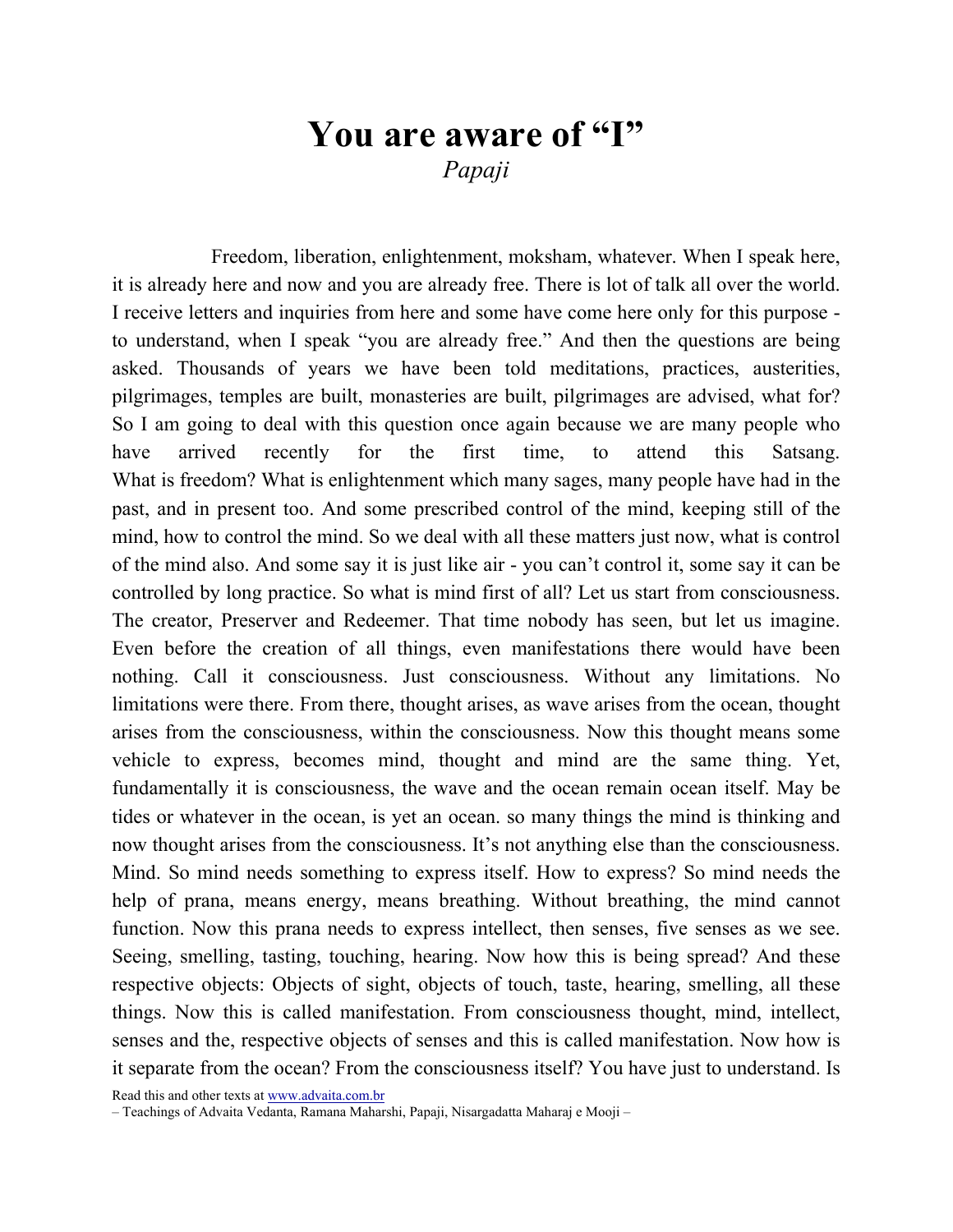it not within it all the time? Whatever you do, whatever activity you do you must be the one who's active. Whatever you see, seer, sight, seen. Whatever you know, knower, knowledge, known. Whatever you do, all this activity must be there, and you must be conscious of what is going on. When you are active you must know the activity, but nobody knows. Whatever you do, you know who's the doer, what has been done and what is the method of doing. You can't escape, but no on knows what is the underlying basis, what is the energy, and who is conscious. Simply, if you are aware of this, this is consciousness and you can't reject it also. Only you are not aware of it, and you are unaware and this unawareness is called ignorance. And that's why we say we are bound and we are told we have to control the mind. You are bound and you have to win freedom by such-and-such method, but I believe you have just to understand this always, the whole process you have to understand. Where this thought arises now. So we advise inquiry is the best method to keep us always into consciousness, so when we speak 'who am I' some people have gone here. They have not been able so far to express to everybody. Some people have declared, but they have failed to express because they have not understood correctly themselves. Therefore there's lot of talk in the West about it. How can we be enlightened? How we are realized already? Now, how can you speak anything? Even when you are bound you are very well aware that you are bound. When you are in trouble, when you are suffering, you are very well aware that you are suffering. What is this awareness which is aware of suffering? Suffering is just a projection. As you are sitting in the theater or cinema hall some projection on the screen is coming in front of you. someone is suffering on the screen. That is the projection from the projector. How you are involved in this thing? Projections is there. May be happy, unhappy, may be fire, may be river. By that when the river is flowing, the screen is not wet. When there is a scene of destruction or fire the screen is not burnt. When this projection is over, screen was as it is. There is no reflection, no projection on the screen and that consciousness you are always.

This waking state is activity, isn't it? Actor is there, action is there, acted upon is there, this is called waking state. Similar is dream state and in sleep state also you get rid of this. What happens in the deep sleep state? Sleep means dream also, but deep sleep state this mind temporarily merges back into consciousness. Therefore, it is happy. Now in this waking state, if you know, understand what is freedom is just to realize your own Self. How to realize? Just more.. this same thought which came - mind, senses,

Read this and other texts at www.advaita.com.br

<sup>–</sup> Teachings of Advaita Vedanta, Ramana Maharshi, Papaji, Nisargadatta Maharaj e Mooji –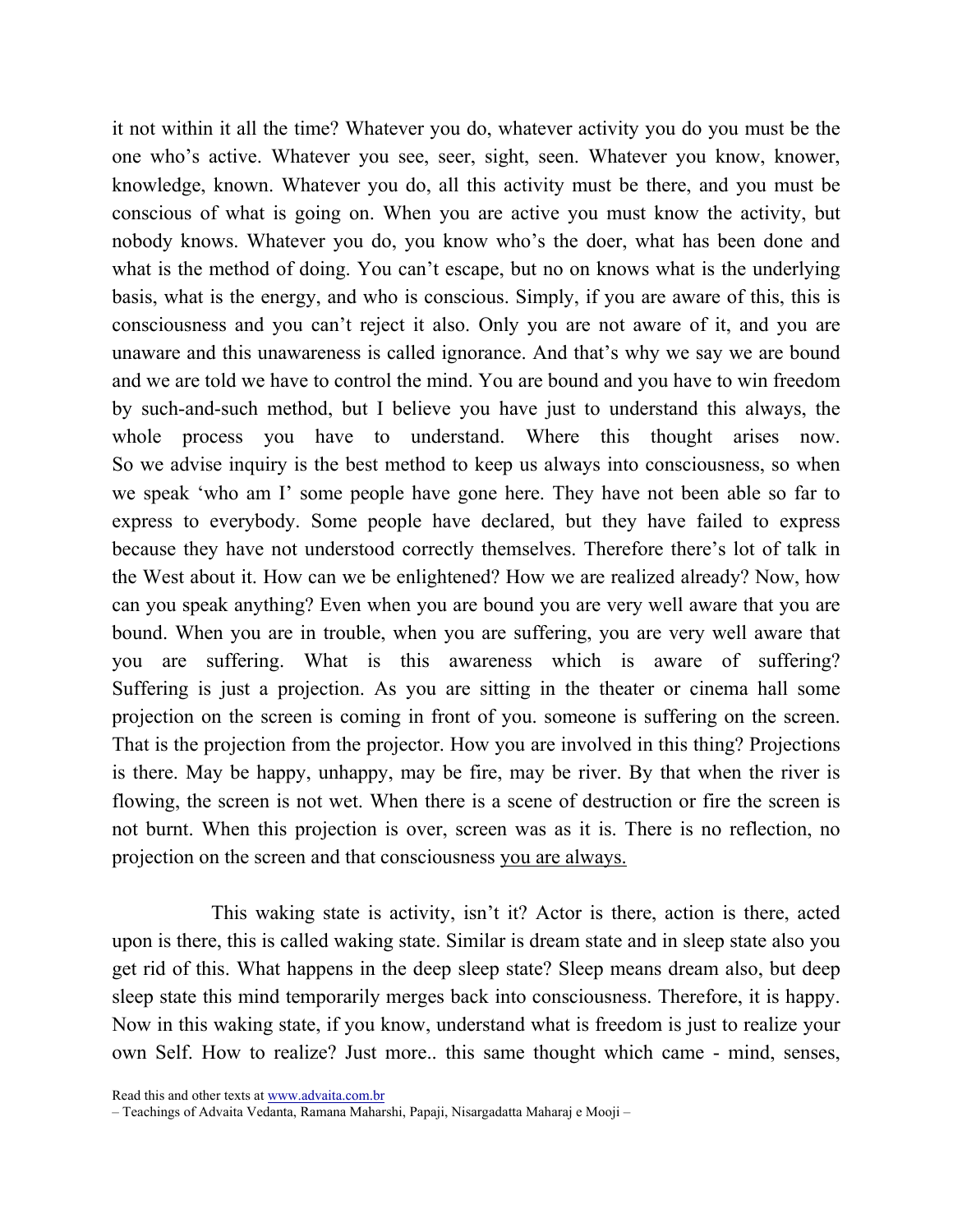intellect, prana, objects. This same thought, 'I-thought' what we call it here, let it return back, back to the source again. What we call it inquiry 'who am I. ' So let this thought, is not inquiring actually it is not realizing how this thought arose for the first in us and became this whole projected manifestation. The universe, past, present and future, men, animals, birds, mountains, rivers, forests. So this is all in one thought only. All what we speak oceans, mountains, animals, men is just one thought. Without giving rise to this one thought what can you see? Now, let us see. This one thought as it arose, let it go back from where does it rise.

You have to simply to understand this thing that it is consciousness itself. Let it rise. Let the wave rise or fall. This is only the substance is water. Whether it's a wave, tides, ripples or whatever it is. How can it differ? How can you become anything else?

So this is called realize your own Self. You are already, if you're simply careful and see the whole process, this understanding is called realization and you don't need any method or way. first of all, if you want to realize itself and you want to have any way or method prescribed by the ancients, let us first thin - how far is the Self located from you, here and now? Your own Self. How far is your prana, means which you want to do practice. Without prana, without life, life-force, without breath you can't do any practice. Where's your prana first of all? Through which you want to conduct any practice? Where is your Self, which you want to have self-realization? How far you are situated away from the Self? If so, who are you? Where is this 'I' which wants to conduct even this inquiry 'who am I?' And what is going to inquire, investigate or discover? So you have simply to understand this thing once and for all.

So if there is any problem you can ask. And some people are very much confused because they say for the last 18 years we have been working with this teacher and that teacher and still we are not clear about what is enlightenment, you see. Enlightenment is just consciousness. Whatever you are doing, you must be conscious and what is this consciousness? Why don't you merge or keep aware that 'I am consciousness' or you deny, say, if reasonable, 'I am not consciousness' say this wise or otherwise, or stay quiet. That's also, we say. Stay quiet or if you want to activate your mind then merge the mind in its source. If you want to activate, you want to be active, then activate the mind to merge from where it arose in the beginning or keep quiet. Same

Read this and other texts at www.advaita.com.br

<sup>–</sup> Teachings of Advaita Vedanta, Ramana Maharshi, Papaji, Nisargadatta Maharaj e Mooji –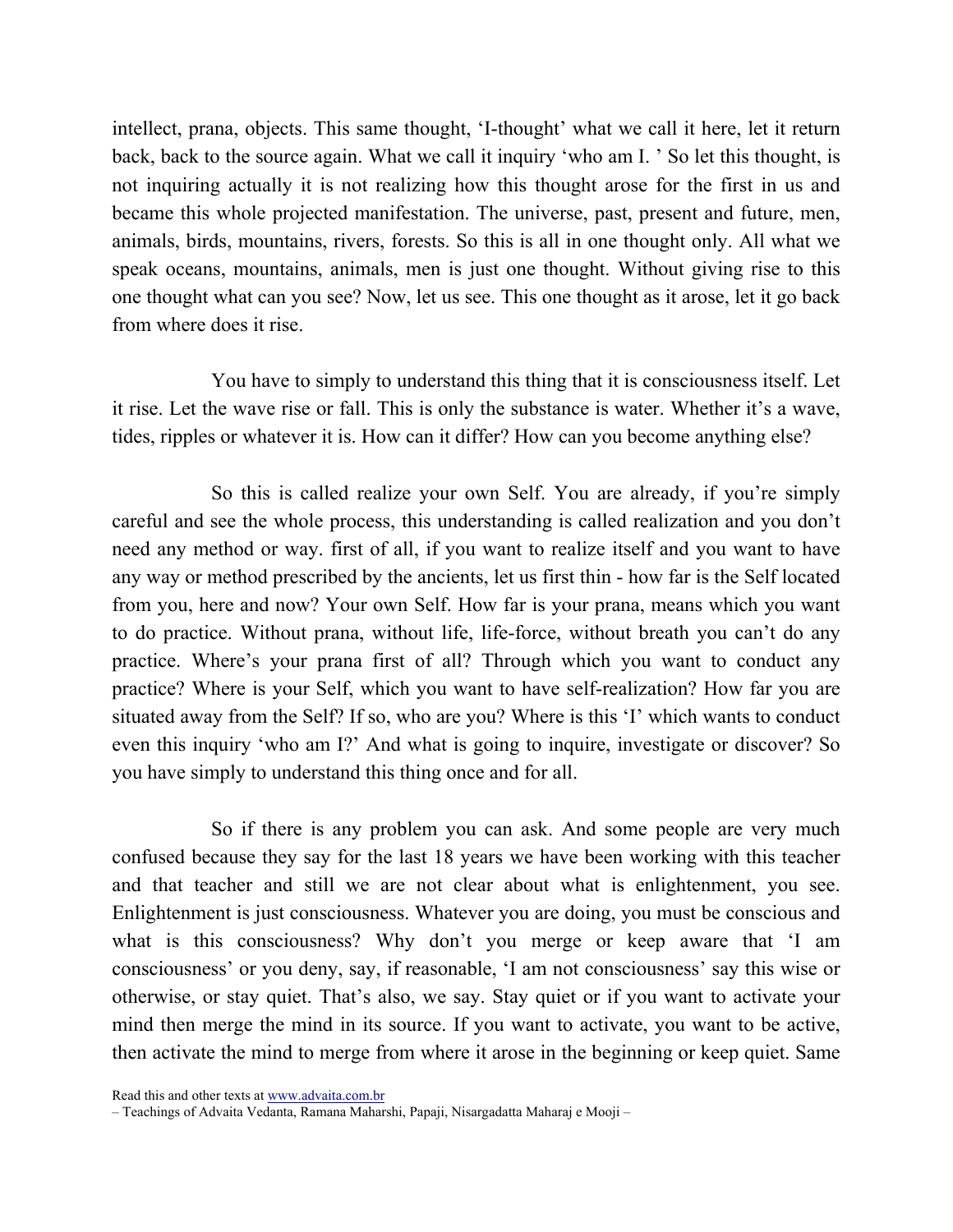thing. You have arrived back to your fundamental nature which has not changed, is not going to change, has never changed. These names and forms have no existence, what is the existence of a bubble in the ocean? What is the existence? What is not the ocean in a bubble? In a wave? May be name, may be different name. Wave different name, ocean different name. form different, movements different, time different, height, length, breadth different. so many things. Therefore, wave yet is not separate from the substance. So likewise, one, so many, there's no difference. There cannot be any difference between 1, 2, 3, 4 and whole 6 billion people, and all the beings. What difference is there? Because you feel separate from the consciousness. How many waves in the ocean? How many bubbles in the ocean? If we count how many are they are they not one ocean? So, like this, simply this understanding is consciousness. And this is, I believe, is wisdom.

To understand this is realization. You have not to do anything. If you are doing or not doing it's the same thing you see. If ocean is still it's ocean. If ocean is waves, cyclone, same ocean. So when the cyclone rises we see manifestation. It's not different, nothing has happened in the consciousness. You see the mirror, what difference when the mirror is alone or so many things pass in front of the mirror? Some cars, some animals, what difference does it make to the mirror? Will it cry when someone passes in front of it? Mirror is not polluted only, certain things pass in front of it. It's ever shining, shining is its fundamental nature. You don't need to give shine to the mirror you see. If you want to see the sun you can see it through its own light. You don't need to have a candle in your hand to see the light. Like this, to realize yourself you need not hold any candle in the way of your meditations, any kind of practices. You will see this realization, this peace, this beauty, this consciousness itself is light itself. Only if you don't have any negative ideas in your mind this light itself will help you see it what it is. look within, this light, with this light you'll see your eternal face. Your own beauty you will see for the first time, and who-so ever has seen it, he enjoys, he has enjoyed and he became the Buddha. That's all. OK. Challo(?).

Q: Master, I am not convinced that consciousness, that there's only consciousness. It seems more honest to say that ego is there

A: Hmm? Let it be there. If you are aware of consciousness, if you are aware, if the ocean is aware 'I am the ocean' let there be waves, OK. You say there is consciousness, let there be ego, what kind of ego is going to be?

<sup>–</sup> Teachings of Advaita Vedanta, Ramana Maharshi, Papaji, Nisargadatta Maharaj e Mooji –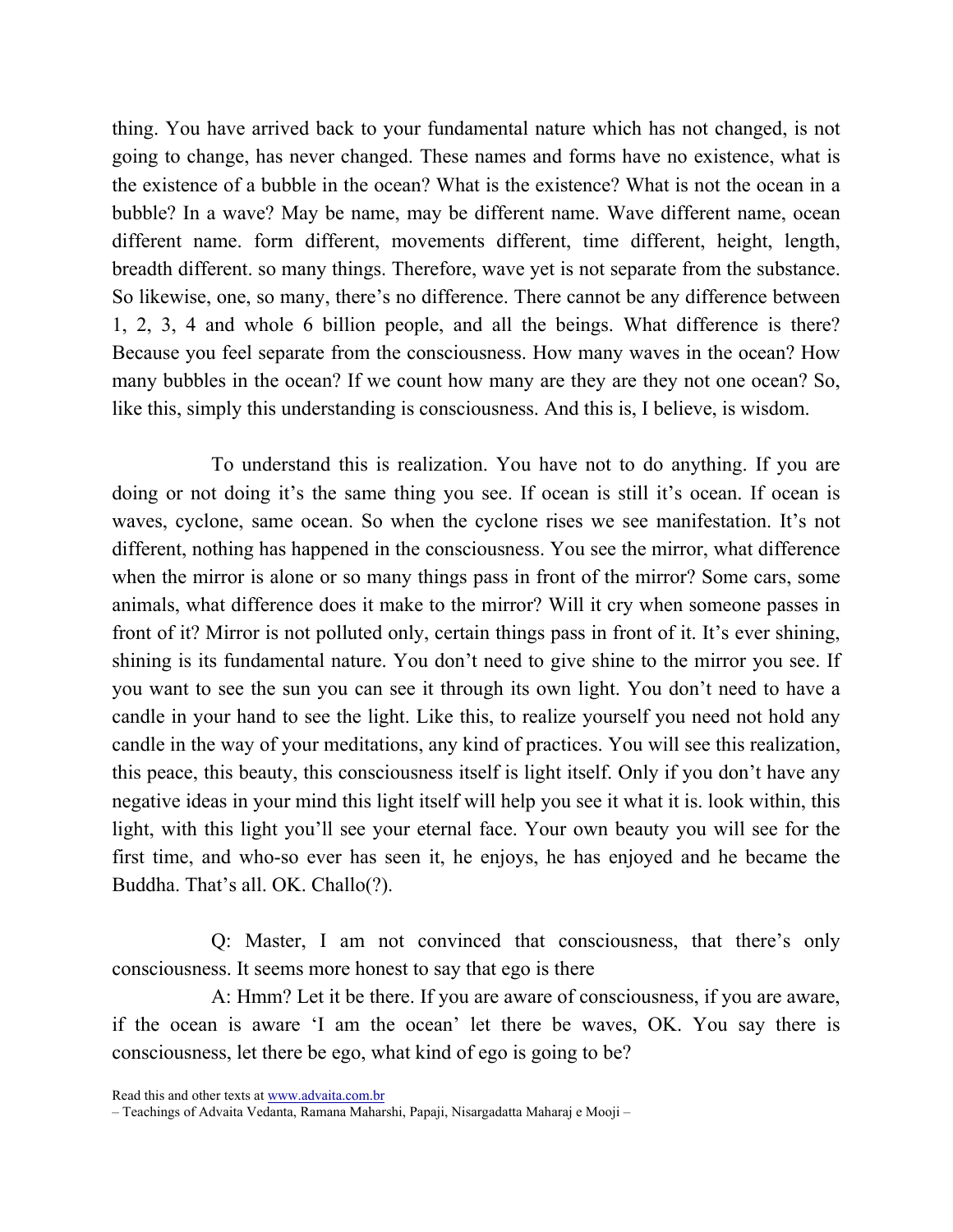Q: This ego has tendency to claim everything.

A: Let it claim. Let it claim. What it going to claim? Tell me now. In the consciousness, you said consciousness, there is the ego. Let it claim. What's it going to claim? Tell me now

Q: It will try to claim consciousness itself.

A: Yes, let it claim. Then consciousness into consciousness is equal to what? OK. Ego... These are only words, these are only words, these are only words, to speak about.

Q: What is this mechanism? There is one mechanism there is some mechanical action that takes place where the mind constantly tries to negate or claim any experience or non-experience, even emptiness, words, anything. There is some mechanism that tries to claim, what is this mechanism? How does it work? There is doubts in my mind about this.

A: Yes even doubts, let the doubts be there. What is underneath? You are aware of the doubt, isn't it? You are aware of the doubt and also you are aware there is something else. You want to know that there is something else better than the doubt, isn't it? I want you have that.

Q: Yes.

A: So there is something also, some method, some technique to remove this doubt also, isn't it?

> Q: Yes, yes. A: OK now this doubt, are you not aware of this doubt?

Q: There is an awareness of this doubt. Yes.

A: Of doubt, OK. Are you not aware of something which you do not see at present, to attain it at later date to remove the doubt?

Q: Yes.

<sup>–</sup> Teachings of Advaita Vedanta, Ramana Maharshi, Papaji, Nisargadatta Maharaj e Mooji –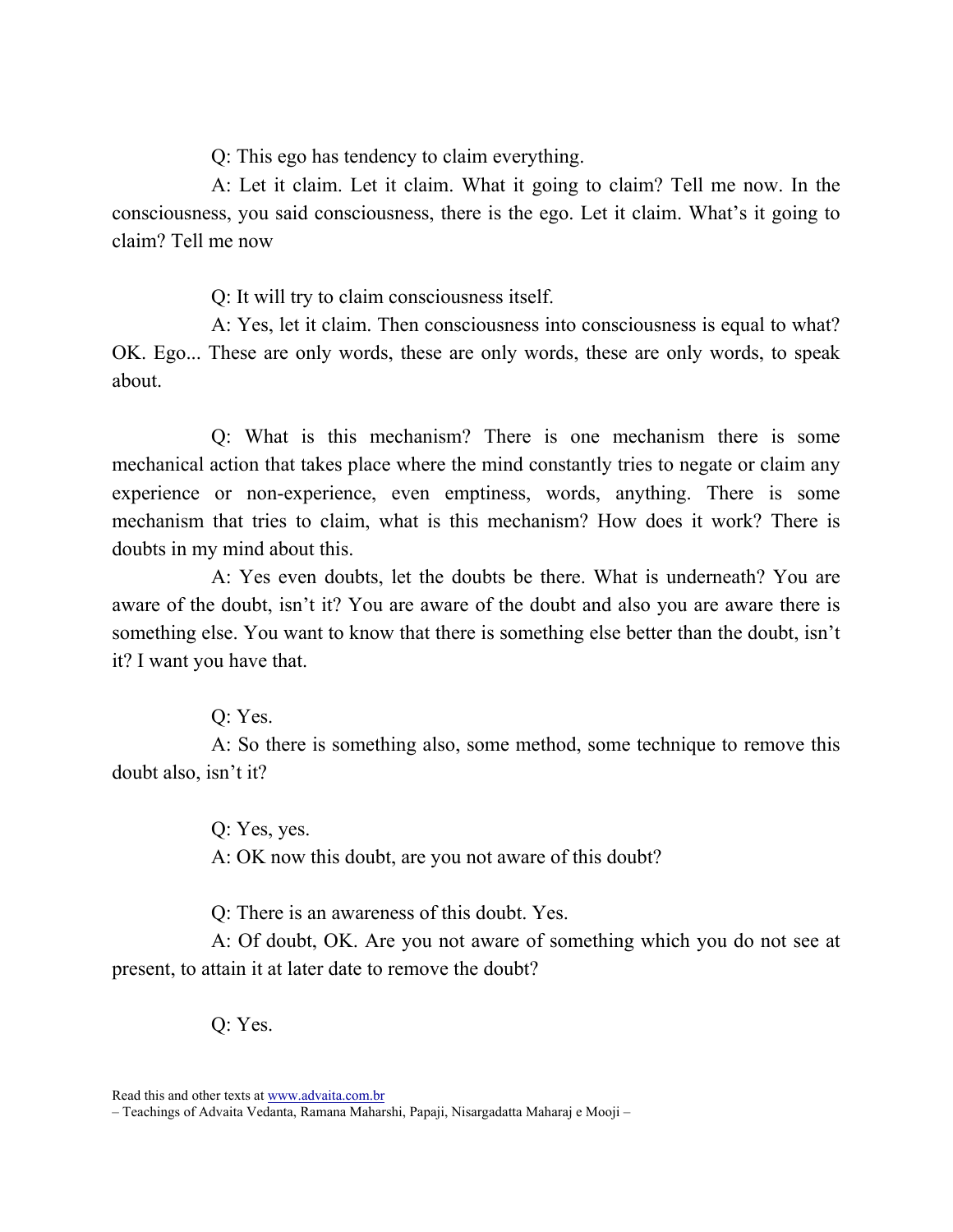A: Yes, are you not aware that how to remove the doubt and how attain something which is happiness?

Q: Yes.

A: OK then. You are behind all these things and you are something separate from these, isn't it?

Q: Yes.

A: So these are projected, doubt, then something else which is happiness in front of doubt means clarification, clarity. These are all just projected on you, you see. And you are other than these, isn't it? Then now who are you? To see these things, who are you?

Q: I must be that.

A: Huh?

Q: I must be that.

A: OK. So when you are that itself and then if you say 'I am doubt' and 'I am clarity.' 'I am the technique to remove the doubt' and 'I am something else' what difference is there? Let there be doubt and let there be no doubt. When you say 'There's a doubt' it means you have separated yourself from the doubt, you know. There is a thief, isn't it, there is a thief, and you are at that time you are not a thief isn't it? You are the indweller of the house and you know he is the thief, isn't it?

Q: To see ego, is not to be ego then, in that moment?

A: Total, total awareness, when you are totally aware, totality of awareness I am speaking, no limitations at all. No limitations at all, that is called consciousness beyond time, beyond any kind of modifications. Limitlessness. These are limiting, the words limit, you see. This is a doubt, and this is freedom, and this is good and this is bad. These are all limitations and you are that on which they are floating, isn't it? And you are that which is beyond any limitations. Full, emptiness, fullness, consciousness, awareness. Awareness not in any kind of word.

Q: So there must be an attraction on my side towards something else, to not be looking at consciousness all the time.

<sup>–</sup> Teachings of Advaita Vedanta, Ramana Maharshi, Papaji, Nisargadatta Maharaj e Mooji –